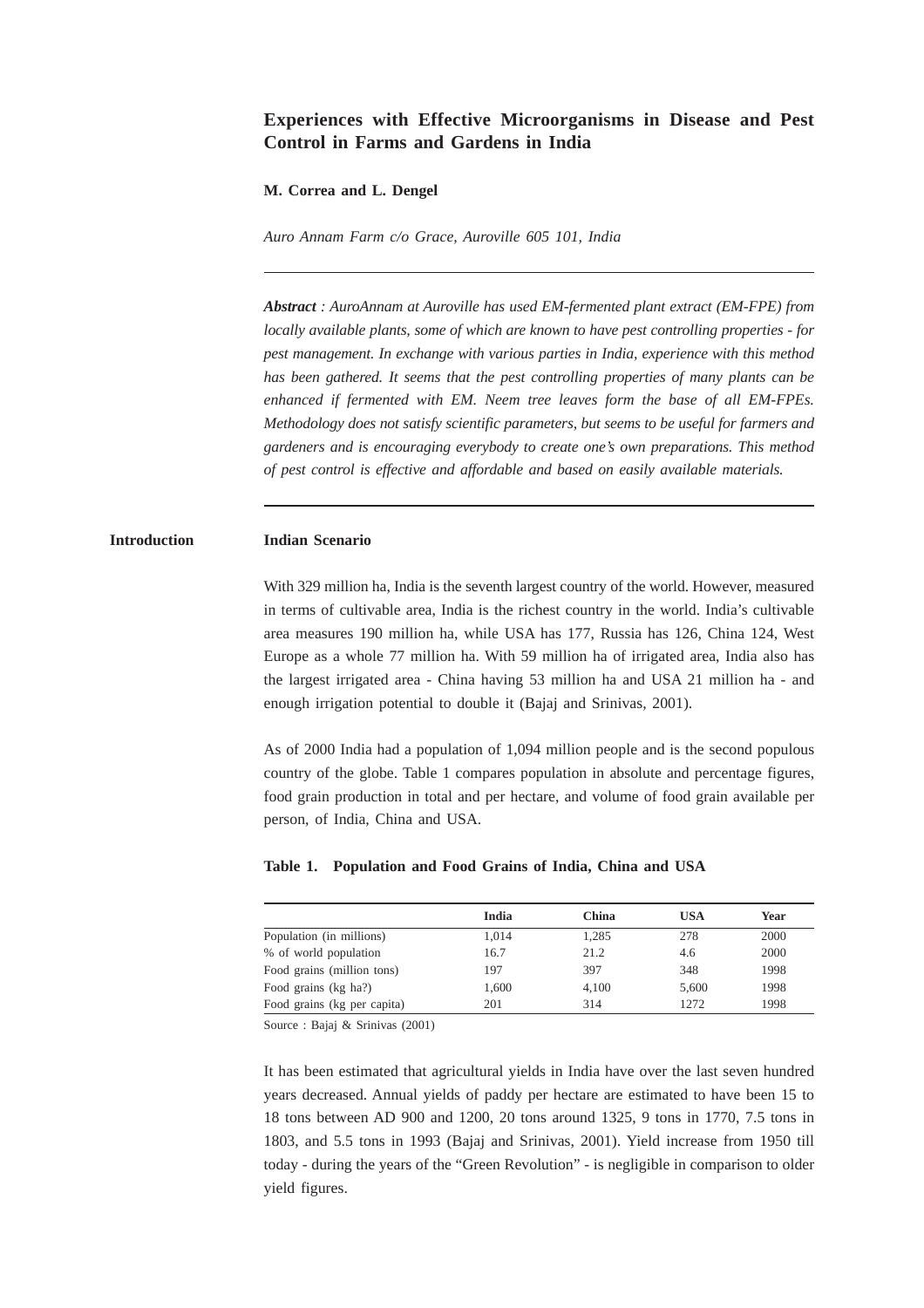Indian crops are affected by over 200 major pests, 100 plant diseases, hundreds of weeds, by nematodes, birds, rodents and other animals. Approximately, 30% of the Indian crop yield potential is being lost due to insects, diseases and weeds which in terms of quantity would mean 60 million tons of food grain. The value of the total loss represents about 20% of the gross national agricultural production. Losses of food grains are due to weeds 28%, diseases 25%, insects 23%, during storage 10%, due to rats 8% and 6% due to other reasons (CPCB, 1986).

In 1991 India used 82 thousands tons of pesticides. In regard to pesticide use per acre India is the sixth biggest consumer in the world. The largest use of pesticides is on a non-food crop i.e. cotton (45%), and the second largest is on paddy (30%). Among South Asian and African countries, India is at present the largest manufacturer of basic pesticide chemicals. Insecticides and fungicides account for 92% of the installed pesticide manufacturing capacity, and the scope for growth of the industry is regarded as large (CPCB, 1986).

#### **Auroville**

Auroville was founded in 1968 near Pondicherry on the Coromandel Coast of Tamilnadu, India, as an international town dedicated to human unity. It presently has a population of 1,600 people from about thirty nations. Auroville is experimenting many areas, for example, in appropriate building technologies, sustainable energy, in communal economics and education. It has developed a renowned afforestation programme which has turned barren and eroded land into a forest of increasing diversity of fauna and flora. Auroville cannot claim outstanding achievements, but is appreciated for its courage to experiment with innovate approaches in many fields of life.

In the field of farming and gardening, Auroville is following ecological principles, often at the costs of economic viability. AuroAnnam farm has been started to develop and demonstrate exemplary organic cashew nut cultivation as cashew is the prevailing cash crop of the region on which chemical pesticides are being used indiscriminately.

### **Plants Traditionally used for Pest Control**

Indian farmers have been using plant extracts in pest control for centuries. This method of pest control provides an ideal source of low-cost, safe and effective preparations. However, the use of plant products for pest control seems not to be very widespread. Farmers exposed to university-based science and to government-organized advice services have switched over to chemical pesticides. These chemicals cause severe problems to their human users, to beneficial insects and microbes, and to the biosphere at large. And, in spite of them, pests are not being increasingly controlled, but become increasingly more difficult to control (Vijayalakshmi et al. 1999). Amongst the traditional sources for plant-based pesticides are, for example, onion, garlic, and tobacco. Some of the plants, for example *Euphorbia tirucalli,* are typically used as fence plants as they are not eaten by stray animals and cattle.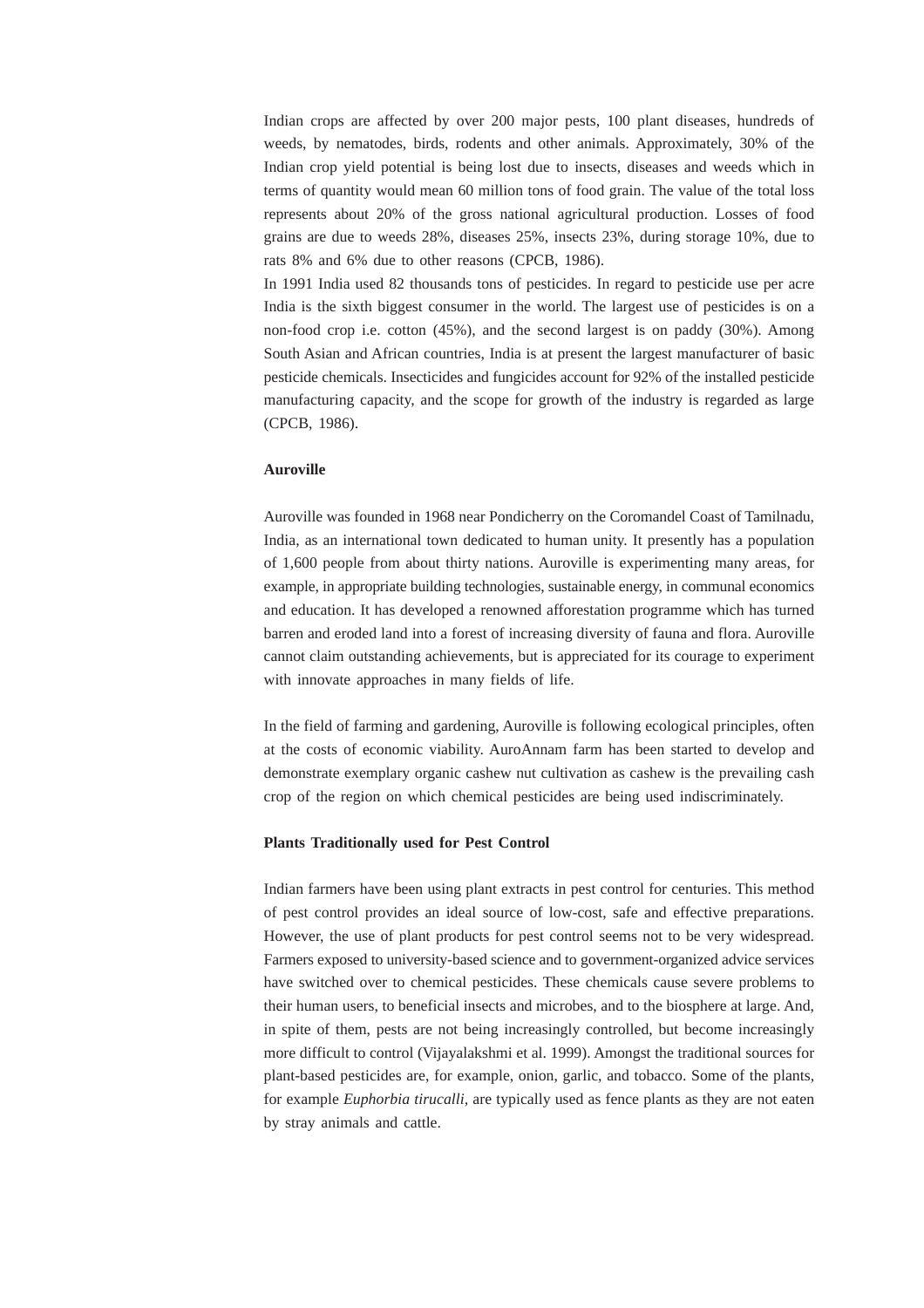Various plant parts and extracts of the neem tree (*Azadirachta indica*) belong to the most widely used and the most powerful pest controlling agencies. Neem extracts can influence nearly 200 species of insects some of which are pests resistant to chemical pesticides or extremely difficult to control with them. Neem products do not necessarily kill insects and pests - they are not always biocides or pesticides -, but incapacitate them in several other ways, for example by interfering with development and growth of insects, by deterring them to feed on the host plant, or by deterring them from depositing their eggs. Often, the precise effect is unknown (Vijayalakshmi et al. 1995).

**Material** As Prof. Teruo Higa has pointed out repeatedly, there is a big discrepancy between **and Methods** the complexity of academic research and its usefulness in practical application, in agriculture as well as in science in general. He wrote: "Anything that was valid, anything that was authentic would not need to be presented in a complex manner, but could be written in clear, lucid and precise terms." (Higa, 1996; Higa, 1998) This was the idea behind the work done and its presentation.

> The work with EM-FPE was done on farms and in gardens in Auroville and in several other places in India, in part by academically untrained farmers and gardeners, in part under scientific observation, some by NGOs and some by governmental authorities. Experience was gained and immediately passed on. There was no effort to build in controls or to quantify results with scientifically accepted tools of entomology or agriculture.

> In response to suggestions of the biodynamic farming method, in particular of Ehrenfried E. Pfeiffer (Pfeiffer, 1970), plant material for the FPEs was also taken from weeds.

> In principle, EM was used to ferment locally growing plant material that was known for its medicinal value and for its pest repelling or pest controlling properties, such as neem and *Calotropis gigantea.* Locally available neem oil is of dubious origin and obtained through questionable processing procedures (Vijayalakshmi et al. 1995), therefore only freshly plucked neem leaves and flowers - but no kernels and no oil - were used. All plant material was chopped, immersed with the help of a stone weight in EM solution undergoing extension, and let ferment for about five days under anaerobic conditions. For the production of approximately 20 liters of FPE, the following ingredients were used: 15 liters of water, 3 kg of neem leaves (and flowers), 250 g of each plant material indicated as per table 2, 450 ml of EM stock solution and 450 g of cane jaggery which could be replaced by molasses. Afterwards it was filtered and stored away for use, at least for 90 days.

> If, for example, you encounter aphids, mites and stem borer as pests on your crop, you will have to use all the plants mentioned in table 2 which are indicated by "+" under the pest names. If a plant source appears indicated more than once, it is enough to use it once only in the FPE. If the pest is present, sprays should be applied three times per week; subsequently one application is enough as a prophylactic measure.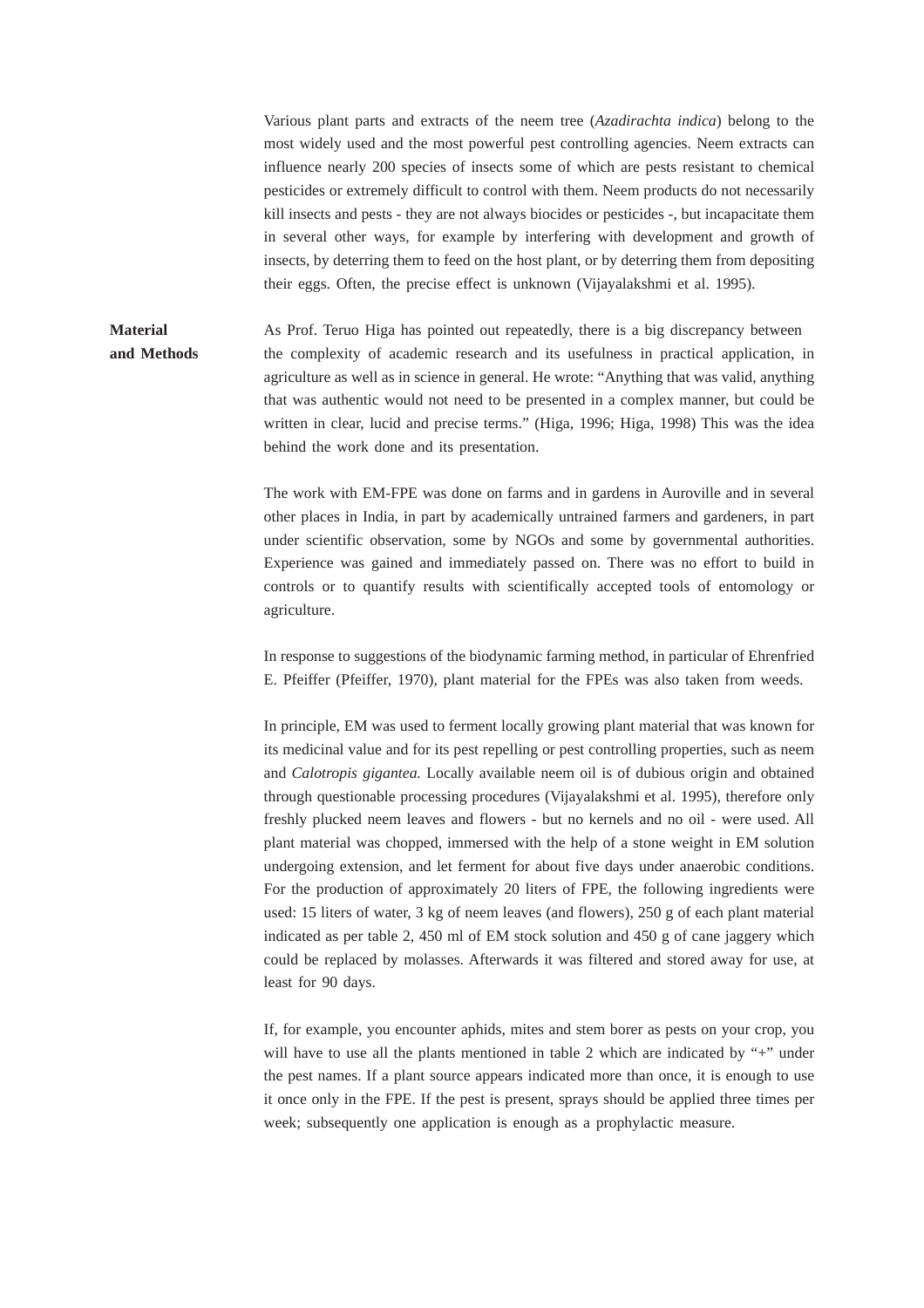**Results and** Table 2 gives an overview over controlled pests and used plant material. The **Discussion** following pests and diseases were observed to decrease or be repelled or controlled under use of EM-FPE: In bananas, "black Sigatoka"; in coconut, Eriophyd mite and Rhinozeros beetle; in cashew nut, tea mosquito bug, nut borer, leaf miner, leaf webber, leaf folder, and flower thrips; in vegetables, caterpillars and bugs; in guavas, some fungus - in combination with cow urine; in mangoes, some fungus - in combination with fish meal; in tomatoes and brinjal, bacterial wilt; in orchids, viral, bacterial and fungal diseases; in citrus, gummosis (*Diplodia natalensis*) - in combination with copper sulphate, full recovery; in various fruit trees, *Phytophthora nicotianae* and *Anthracnosis* (*Colletotrichum gloeosporioides*). in a rose garden, termites - in combination with ashes and mulching.

> From a cardamom plantation in Kerala it has been reported that thrips and shoot borer incidence went down from 80 - 90% to 30% and 10% respectively, and that capsule rot incidence was less than 1%. It appeared that natural pest enemies were encouraged and helped to control the pests.

> EM-fermented FPEs from fruits, weeds and plants with known pest repellent properties have been observed to enhance the efficacy of pest control. It seems that EM is capable of extracting the active ingredients from plants and making them available as pest control agents. It would require controlled testing of EM-FPEs versus plant extracts without EM to determine the percentage of altered or improved efficacy.

> The obvious advantages of this method for pest control are as follows: The preparations are biodegradable and ecologically sound. They are effective as a pest control measure and combine this with the additional benefits of EM. Wherever EM is made available at affordable rates, this method will be affordable too. It uses plant resources that are locally available.

> Another advantage is that, while plant extracts usually have a very short life span, EM-FPEs keep a pleasant smell and their efficacy for several months. Further, while ordinary extracts are required in big quantities, EM-FPEs are effective in comparatively small quantities. Again, the assessment of quantities and quantity differences will necessitate controlled studies.

**Conclusions** In the preparation of EM-FPE using locally available plants with known pest controlling properties, an easily available, effective and affordable pest control method is being found that can be taught to any farmer and gardener. In order to quantify its effect and compare it with other pest control measures and to assess and quantify its costeffectiveness, controlled studies will be required.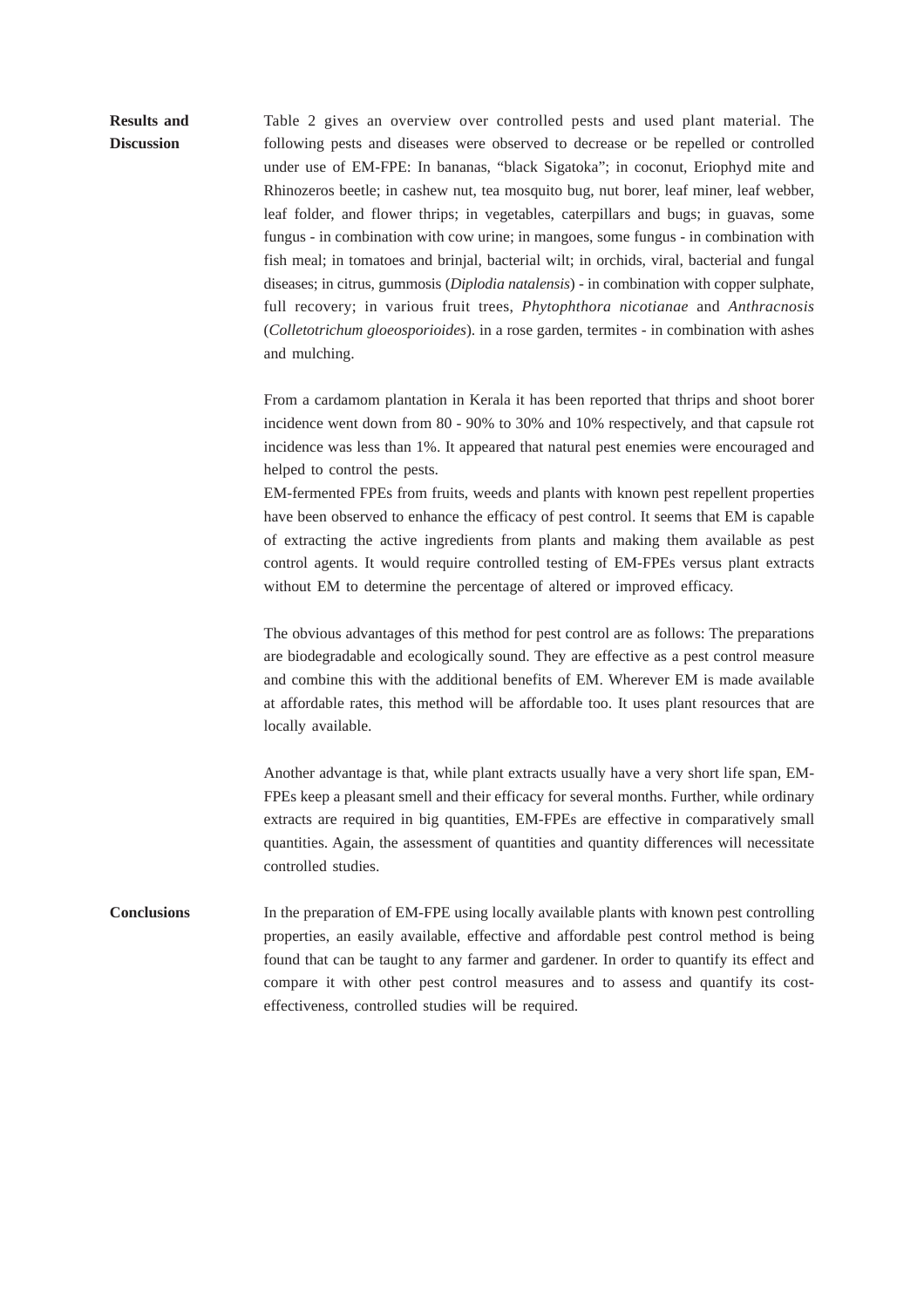## **Table 2. EM Fermented Plant Extract (EM-FPE) for Pest Control**

| <b>Range of Pests Controlled</b> |                                       | <b>Host plants</b>                                    |        | $\mathcal{D}_{\mathcal{L}}$ |  |        |           |        |                 | -11    | 12     | 13 14 |  |
|----------------------------------|---------------------------------------|-------------------------------------------------------|--------|-----------------------------|--|--------|-----------|--------|-----------------|--------|--------|-------|--|
| Common name                      | Scientific name                       |                                                       |        |                             |  |        |           |        |                 |        |        |       |  |
| America boll worm                | Heliothi Helicoverpa armigera         | Maize, cotton, tobacco, tomatoes, legumes, vegetables |        |                             |  |        |           |        |                 |        |        |       |  |
| Army worm                        | Spodoptera litura                     | Maize, rice, citrus, vegetables, legumes, crucifers   |        |                             |  |        | $^{+}$    |        |                 |        |        |       |  |
| Aphids                           | All species                           | Legumes, cucurbits, citrus, etc.                      |        |                             |  |        | $\ddot{}$ |        |                 |        |        |       |  |
| Bacterial diseases               |                                       |                                                       |        |                             |  |        |           |        |                 |        |        |       |  |
| <b>Black bugs</b>                | Scotinophara spp.                     | Cultivated rice, wild rice                            |        |                             |  |        | $^{+}$    | $^{+}$ |                 |        |        |       |  |
| Brown leaf spot of rice          | Helminthosporium oryzae               | Cultivated rice, wild rice                            |        |                             |  |        |           |        | $+$             |        |        |       |  |
| <b>Bruchids</b>                  | Stored pulses                         |                                                       |        |                             |  |        |           |        |                 |        |        |       |  |
| Castor caterpillar               | Achaea janatha                        | Castor, rose, pomegranate                             |        |                             |  |        |           |        |                 |        |        |       |  |
| Caterpillars                     |                                       |                                                       |        |                             |  |        |           |        |                 |        |        |       |  |
| Cockroach                        | Periplaneta Americana                 |                                                       |        |                             |  |        |           |        |                 |        |        |       |  |
| Citrus leaf miner                | Phyllocnistis citrella                | Citrus                                                |        |                             |  |        | $\ddot{}$ |        |                 |        |        |       |  |
| Colorado beetle                  | Leptinotarsa decemlineata             |                                                       |        |                             |  |        |           |        | $^{+}$          |        |        |       |  |
| Coffee green scale               | Coccus viridis                        | Coffee                                                |        |                             |  |        |           |        |                 |        |        |       |  |
| Cotton boll worms                | Pectinophora gossypiella              | Cotton                                                |        |                             |  |        |           |        |                 |        |        |       |  |
| Cotton semi-looper               | Anomis flava                          | Cotton                                                |        |                             |  |        |           |        |                 |        |        |       |  |
| Cotton stainer                   | Dysdercus cingulatus                  | Cotton                                                |        |                             |  | $^{+}$ |           |        |                 |        |        |       |  |
| Desert locust                    | Schistocera gregaria                  | Beans, general                                        |        |                             |  |        |           |        |                 |        |        |       |  |
| Diamond backmoth                 |                                       | Plutella xylostella                                   |        |                             |  |        | $+$       |        |                 |        |        |       |  |
| False codling moth               | Cryptophlebia leucotreta              |                                                       |        |                             |  |        | $^{+}$    |        | $\! + \!\!\!\!$ |        |        |       |  |
| Fruit flies                      | Cucurbits, mango, guava, loquot, etc. |                                                       |        |                             |  |        |           |        |                 |        |        |       |  |
| Fungal diseases                  |                                       |                                                       |        |                             |  |        |           |        |                 | $^{+}$ |        |       |  |
| Grasshopper surface              | Chrotogonus spp                       | Cotton, pulses, millets, etc.                         |        |                             |  |        |           |        |                 |        |        |       |  |
| Green bugs                       |                                       |                                                       |        |                             |  |        |           |        |                 |        |        |       |  |
| Green leaf hopper                | Nephotettix virescens                 | Rice, wild grasses                                    | $^{+}$ |                             |  |        |           |        |                 |        | $^{+}$ |       |  |
| Hairy caterpillar                | Amsacta moorei/Euproctis lunata       |                                                       |        |                             |  |        |           |        |                 |        |        |       |  |
| House fly                        | Musca domestica                       |                                                       |        |                             |  |        |           |        |                 |        |        |       |  |
| Khapra beetle                    | Trogoderma granarium                  | Storage cereals and peanuts                           |        |                             |  |        |           |        | $\ddot{}$       |        |        |       |  |
| Leaf curl virus                  | Viral disease                         | Vegetables                                            |        |                             |  |        |           |        |                 |        |        |       |  |
| Lesser grain borer               | Rhizophertha dominica                 | Storage grains & cassava, flour, meal products        |        |                             |  |        |           |        |                 |        |        |       |  |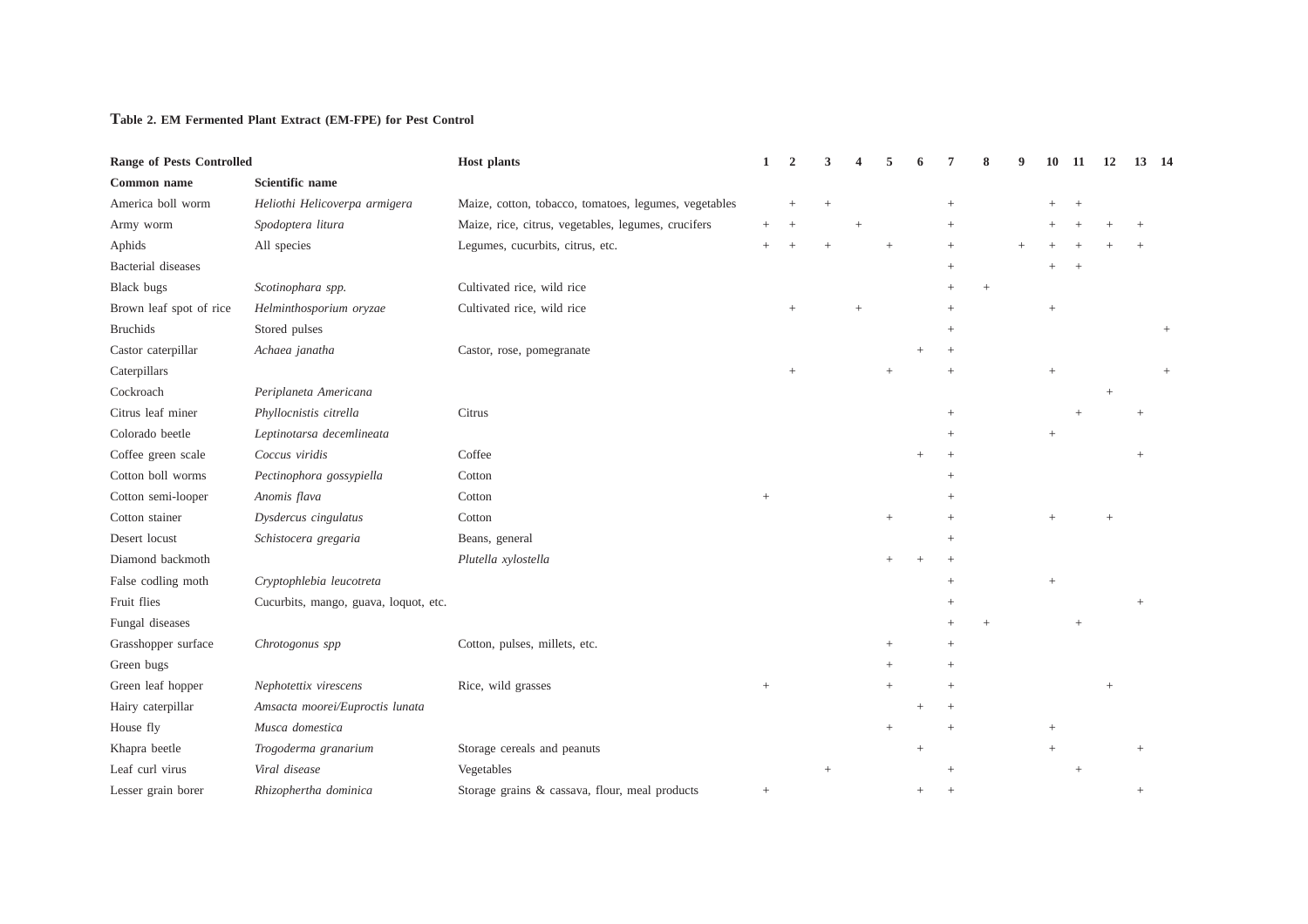|                             |                               | <b>Host Plants</b>                                        |        | 2 |  |  |        | 8 | 10              | 11 | 12 | 13 | -14 |
|-----------------------------|-------------------------------|-----------------------------------------------------------|--------|---|--|--|--------|---|-----------------|----|----|----|-----|
| Maize stem borer            | Chilo partellus               | Maize                                                     |        |   |  |  |        |   |                 |    |    |    |     |
| Mango anthracnose           | Colletotrichum gloeoporioides | Mango                                                     |        |   |  |  |        |   |                 |    |    |    |     |
| Mites                       | Tetranychus sp.               | Citrus, tomato, rice, sugarcane, brinjal, papaya, jasmine | $+$    |   |  |  |        |   |                 |    |    |    |     |
| Moles                       |                               |                                                           |        |   |  |  |        |   |                 |    |    |    |     |
| Mosquito                    | Anopheles culicifacies        |                                                           |        |   |  |  |        |   |                 |    |    |    |     |
| Pest of fruits              |                               |                                                           |        |   |  |  |        |   |                 |    |    |    |     |
| Pod borers                  | Heliothis armigera            | Pulses                                                    |        |   |  |  |        |   |                 |    |    |    |     |
| Potato tuber moth           | Phthorimaea operculella       | Potato                                                    |        |   |  |  |        |   |                 |    |    |    |     |
| Powdery mildew disease      | Fungal pathogen               | Cucurbits, chilli, bhendi, others vegetables              |        |   |  |  |        |   |                 |    |    |    |     |
| Pulse beetle                | Callasobruchus chinensis      | Stored pulses such as: cowpea, soyabean, red gram         | $^{+}$ |   |  |  |        |   |                 |    |    |    |     |
| Red ant                     | Oecophylla smaragdina         |                                                           |        |   |  |  |        |   |                 |    |    |    |     |
| Red flour beetle            | Tribolium castaneum           | Grains, vegetable powders, oilcakes and nuts              | $+$    |   |  |  |        |   |                 |    |    |    |     |
| Red pumpkin beetle          | Aulacophora foveicollis       | Pumpkin                                                   |        |   |  |  |        |   |                 |    |    |    |     |
| Rice weevil                 | Sitophilus oryzae             | Storage paddy and rice, wheat, barley, maize              | $^{+}$ |   |  |  |        |   |                 |    |    |    |     |
| Rice blast fungi            | Pyricularia oryzae            | Cultivated rice, wild rice                                |        |   |  |  |        |   | $\! + \!\!\!\!$ |    |    |    |     |
| Rice brown plant hopper     | Nilaparvata lugens            | Cultivated rice, wild rice                                |        |   |  |  |        |   |                 |    |    |    |     |
| Rice earhead bug            | Leptocorisa acuta             | Cultivated rice, wild rice                                |        |   |  |  |        |   |                 |    |    |    |     |
| Rice grasshoppers           | Hieroglyphus banian           | Cultivated rice, wild rice                                |        |   |  |  |        |   |                 |    |    |    |     |
| Rice stem borer             | Sciropophaga incertulus       | Rice, maize, sugarcane, millet, wild grasses              | $+$    |   |  |  | $^{+}$ |   |                 |    |    |    |     |
| Rice leaf roller            | Cnaphalocrosis medinalis      | Cultivated rice, wild rice                                | $+$    |   |  |  |        |   |                 |    |    |    |     |
| Root knot nematode          | Meloidogyne javanica spp      | Cotton, sugarcane, chillies, wheat, barley, tea           |        |   |  |  |        |   |                 |    |    |    |     |
| Slugs                       |                               |                                                           |        |   |  |  |        |   |                 |    |    |    |     |
| Snails                      | Melania scabra                |                                                           |        |   |  |  |        |   |                 |    |    |    |     |
| Sugarcane shoot borer       | Chilo infuscatellus           | Sugarcane                                                 |        |   |  |  |        |   |                 |    |    |    |     |
| Termites (white ant)        | Coptotermes formasanus        |                                                           |        |   |  |  |        |   |                 |    |    |    |     |
| Thrips                      | Thrips tabaci                 | This species infests a whole range of vegetables.         |        |   |  |  | $^{+}$ |   |                 |    |    |    |     |
| <b>Ticks</b>                |                               |                                                           |        |   |  |  |        |   |                 |    |    |    |     |
| Tobacco <i>mosaic</i> virus | Marmor tabaci                 | Chilly                                                    |        |   |  |  |        |   |                 |    |    |    |     |
| White fly                   | Bemisia tabaci                | Tobacco, beans, cucurbits, potato, sunflowers, cotton     |        |   |  |  | $^{+}$ |   |                 |    |    |    |     |

1. Turmeric (*Curcuma longa*) 2. Ginger (*Zingiber officinale*) 3.Tobacco (*Nicotiana tabacum*) 4. Papaya (*Carica papaya*) 5. Custard Apple (*Annona squamosa*) 6. Vitex ( *Vitex negundo*)

7. Neem (*Azadirachta indica*) 8.Calotropis (*Calotropis gigantean*) 9.Onion (*Allium cepa*) 10. Garlic (*Allium sativum*) 11. Aloe (*Aloe barbedensis*)

12.Tulasi (*Ocimum sp.*) 13.Pongam (*Pongamia pinnata*) 14.Euphorbia (*Euphorbia tirucalli*)